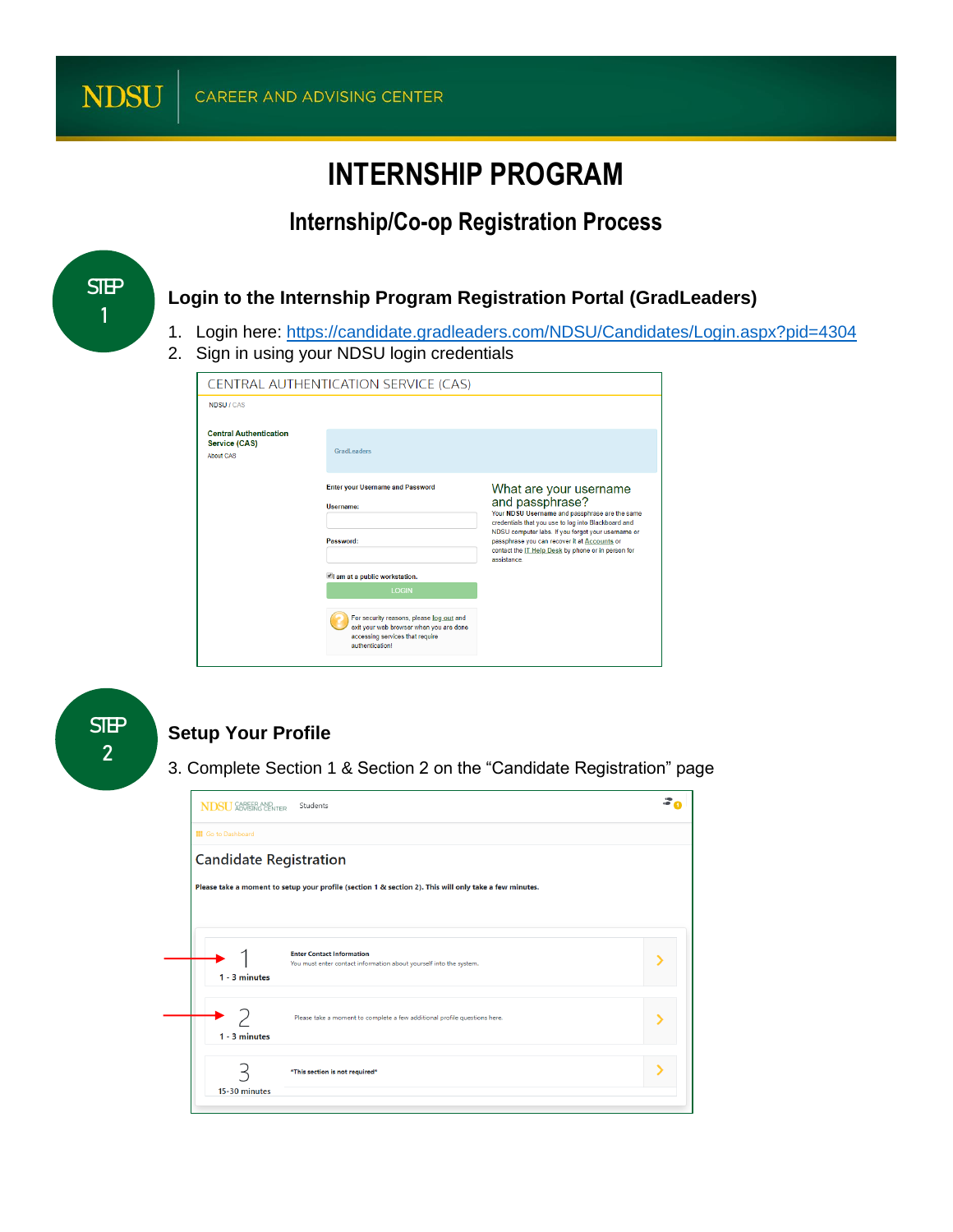#### **Submit Your Internship Record**

4. Click "Add Co-op/Internship"

| <b>Dashboard</b>         | Co-op/Internship Information                                 | Announcements                                                             |
|--------------------------|--------------------------------------------------------------|---------------------------------------------------------------------------|
| My Profile               | $\mathcal{E}$<br>#NDSUintern                                 | Contact the Career and Advising Center to learn more about                |
| Co-op Records            | <b>INTERNSHIP PROGRAM</b>                                    | registering an internship or co-op for credit.<br>Internship Program Team |
| Document Library         | NDSU CAREER AND ADVISING CENTER                              | ndsu.intern@ndsu.edu<br>701-231-7111                                      |
| <b>Report Employment</b> | Click "Add Co-op/Internship" below to submit<br>your record. |                                                                           |
|                          | Add Co-op/Internship                                         | <b>View All</b>                                                           |
|                          | View My Co-op/Internship Records                             |                                                                           |

5. Select the semester in which you are applying for credit

| CAREER AND<br>ADVISING CENTER                                               | John $\blacktriangledown$<br>Students                                                                                                                                       |
|-----------------------------------------------------------------------------|-----------------------------------------------------------------------------------------------------------------------------------------------------------------------------|
| Dashboard<br>38                                                             | <b>Select Semester</b>                                                                                                                                                      |
| 용통<br>My Profile                                                            | Select the semester in which you are anticipating to earn credit.<br>If you are seeking credit for <i>multiple semesters</i> , you will be able to indicate so on the form. |
| ê<br><b>Co-op Records</b>                                                   | $\checkmark$                                                                                                                                                                |
| My Co-op Records                                                            | Co-op/Internship Semester: *                                                                                                                                                |
| <b>Document Library</b>                                                     | - Select -<br>$\checkmark$<br>- Select -                                                                                                                                    |
| $\frac{\delta \frac{D}{2}}{\delta \frac{D}{2}}$<br><b>Report Employment</b> | <b>Fall 2021</b><br><b>Fall 2022</b><br>Cancel<br><b>Continue</b><br>Spring 2022                                                                                            |
|                                                                             | Summer 2022                                                                                                                                                                 |

6. Select your company

| <b>Select Organization</b>                                                                                                                                                                                                                                                                                                                                                     | $\checkmark$ | If your                                                                             |
|--------------------------------------------------------------------------------------------------------------------------------------------------------------------------------------------------------------------------------------------------------------------------------------------------------------------------------------------------------------------------------|--------------|-------------------------------------------------------------------------------------|
| <b>Select Your Company:</b><br>Enter your company name in the field below and click on [Find].<br>. If your company is already listed please click [Select / Continue].<br>*You will be directed to the "Select Contact" screen. Please click on [Not Found - Skip] to proceed to the registration form.<br>. If your company name is not listed, click on [Not Found - Skip]. |              | organization is<br>not yet in the<br>system, click<br>"Not Found -<br>Skip" to move |
| <b>Test Company</b>                                                                                                                                                                                                                                                                                                                                                            | Find         | to the next<br>page.                                                                |
| Starts with $\bigcirc$ Contains                                                                                                                                                                                                                                                                                                                                                |              |                                                                                     |
| 0 matching entries returned. Please refine your criteria.                                                                                                                                                                                                                                                                                                                      |              |                                                                                     |

**STEP 3**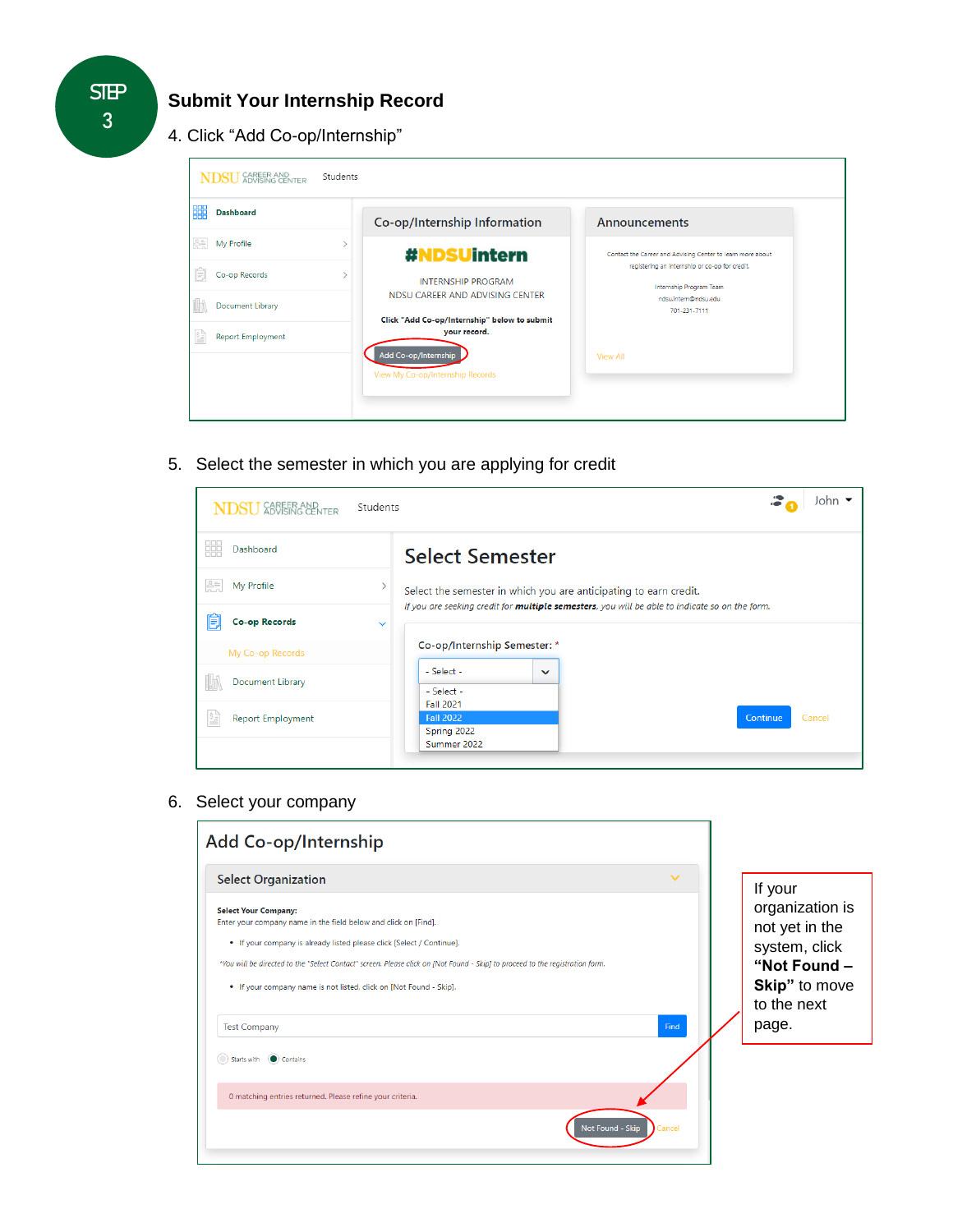7. Select a Contact or click "Not Found – Skip"

| <b>Select Organization</b>                                    |                                                                                                  |                                                |              | If you do not<br>see your                        |
|---------------------------------------------------------------|--------------------------------------------------------------------------------------------------|------------------------------------------------|--------------|--------------------------------------------------|
| <b>Select Contact</b>                                         |                                                                                                  |                                                | $\checkmark$ | specific site<br>supervisor                      |
| <b>Organization: 1Test_Career and Advising</b><br>Center      | Industry: Education & Health - Colleges,<br>Universities, Professional Schools, Trade<br>Schools | Website: https://career-<br>advising.ndsu.edu/ |              | listed, click<br>"Not Found -<br>Skip." You will |
| <b>Goossens Alli</b><br>$\bigcirc$<br><b>Title: Professor</b> | Location: Ceres 306, Fargo                                                                       |                                                |              | provide this<br>information on<br>the form.      |

8. Complete the form, providing details about your internship/co-op

| Co-op/Internship Detail                                                                                                                               |                                                                           |                                       |
|-------------------------------------------------------------------------------------------------------------------------------------------------------|---------------------------------------------------------------------------|---------------------------------------|
| <b>Student Information</b>                                                                                                                            | $\checkmark$                                                              | <b>*Hint: Scan</b><br>the form first  |
| Student ID *                                                                                                                                          | Major *<br>$-$ Select $-$<br>$\checkmark$                                 | to identify<br>what<br>information is |
| College *<br>$-$ Select $-$<br>$\checkmark$                                                                                                           | Degree Level *<br>$-$ Select $-$<br>$\checkmark$                          | needed. You<br>will not be            |
| Which semesters will you be working in this internship<br>experience? *                                                                               | Are you taking classes in addition to your co-op/internship?              | able to save<br>your progress.        |
| Please indicate in the "Additional Comments" section if you'd like to receive credit for<br>more than one semester.<br>$-$ Select $-$<br>$\checkmark$ | ◯ Yes ◯ No                                                                |                                       |
| Are you an AIS (Accouting or Management Information<br>Systems) student? *                                                                            | Are you a Mechanical Engineering student? *<br>$\Box$ No<br>$\rangle$ Yes |                                       |

9. Read the Terms and Conditions at the end of the form. Please contact the Career and Advising Center if you have any questions regarding the terms of the program. If not, simply agree to each of the terms and conditions of the program, and click "Save"

| <b>I UNDERSTAND THE ABOVE TERMS AND CONDITIONS</b>                                                                                                                                                                                                                                                                                                                                                                                                                                                                                                                                                                                                                                                                                                                                              | Internship Program (as listed above).<br>• Understands that separating from employment prior to the agreed upon end date<br>could result in a failing grade.<br>• Understands that a maximum of 12 internship credits can be registered through the<br>Career Center's Internship Program.<br>I UNDERSTAND THE ABOVE TERMS AND CONDITIONS                                                                                                                                                                                                                                                                                                                                                                                                                                                                                                                                                                                                                                                                                                                                                                                                                                                     |  |
|-------------------------------------------------------------------------------------------------------------------------------------------------------------------------------------------------------------------------------------------------------------------------------------------------------------------------------------------------------------------------------------------------------------------------------------------------------------------------------------------------------------------------------------------------------------------------------------------------------------------------------------------------------------------------------------------------------------------------------------------------------------------------------------------------|-----------------------------------------------------------------------------------------------------------------------------------------------------------------------------------------------------------------------------------------------------------------------------------------------------------------------------------------------------------------------------------------------------------------------------------------------------------------------------------------------------------------------------------------------------------------------------------------------------------------------------------------------------------------------------------------------------------------------------------------------------------------------------------------------------------------------------------------------------------------------------------------------------------------------------------------------------------------------------------------------------------------------------------------------------------------------------------------------------------------------------------------------------------------------------------------------|--|
| TERMS AND CONDITIONS: EARNING COURSE CREDIT *<br>The Internship Program student understands and agrees to the following:<br>· Career Center staff will register the student for the correct internship course via<br>Campus Connection.<br>· Understands that internship credits will not be added to their Campus Connection<br>account until the work supervisor and the internship faculty advisor approve the work<br>experience.<br>· The Career Center will determine the number of credits a student is eligible for, based<br>on the number of hours worked within the semester.<br>· If a student decides to drop the course, they must notify the Career Center and<br>complete a Change Request Form to proceed with the drop.<br><b>I UNDERSTAND THE ABOVE TERMS AND CONDITIONS</b> | TERMS AND CONDITIONS: TERMS OF PAYMENT *<br>The Internship Program student understands and agrees to the following:<br>· Agrees to pay the tuition and fees associated with the internship credits. Tuition and<br>fees are charged on a per-credit basis at the North Dakota resident rate, either at the<br>base tuition rate or the differential tuition rate.<br>· Internship credits abide by the University's tuition payment calendar. Dropping a<br>course may result in only partial or zero reimbursement according to the date in which<br>the course is dropped.<br>· Internship credits (through the Career Center) do not fall under the tuition cap. This<br>means that students are responsible for the tuition and fees associated with courses<br>administered through the Career Center's Internship Program, regardless of how many<br>additional credits in which they are enrolled.<br>· The Career Center does not help facilitate the reimbursement of tuition dollars offered<br>by the employer. All tuition reimbursements must be handled by the student and<br>employer.<br>· Internship Credits (through the Career Center) are not eligible to be paid by NDSU |  |
|                                                                                                                                                                                                                                                                                                                                                                                                                                                                                                                                                                                                                                                                                                                                                                                                 | I UNDERSTAND THE ABOVE TERMS AND CONDITIONS<br>Click 'Save' to commit changes.<br>Save                                                                                                                                                                                                                                                                                                                                                                                                                                                                                                                                                                                                                                                                                                                                                                                                                                                                                                                                                                                                                                                                                                        |  |